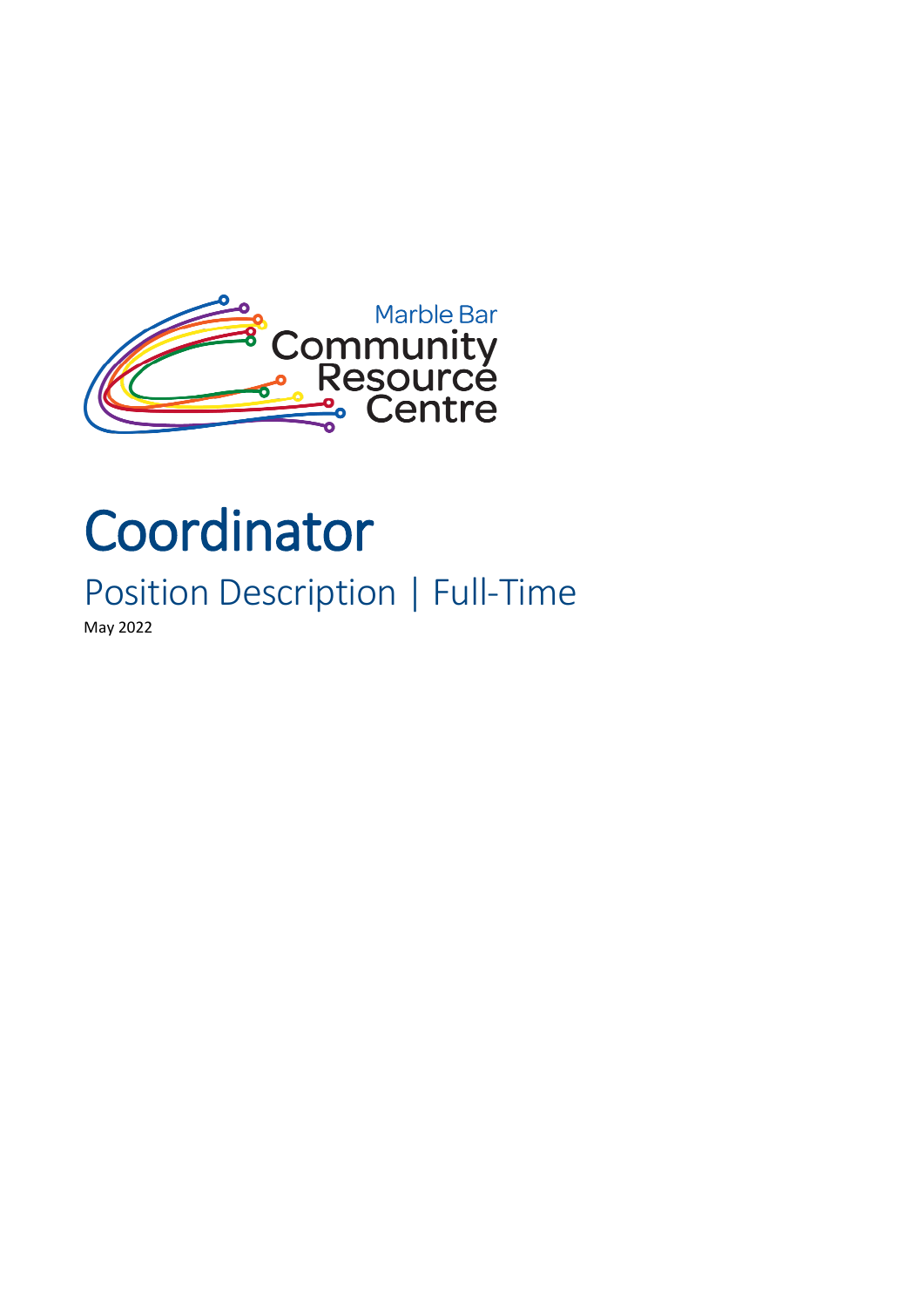# **About us**

The Marble Bar Community Resource Centre (MBCRC) are a not for profit Incorporated Association servicing the town of Marble Bar and surrounding area. Governance is overseen by a volunteer Committee who are elected from a pool of local members. The Centre employs a Coordinator and staff to deliver services and manage the day-to-day affairs of the Centre.

The MBCRC is part of the Western Australian Community Resource Network (WACRN) which is funded by the Department of Primary Industries and Regional Development (DPIRD) to provide information and support to regional communities.

The MBCRC delivers a variety of services initiatives and programs, hosts events and provides access to technology and support and works in partnership with a variety of organisations including Services Australia (Centrelink) to deliver key services to the community.

The MBCRC strongly supports local businesses and the interests of the Marble Bar Community. We aim to implement and develop community based projects and activities to benefit the residents, station owners, indigenous communities and visitors in and around Marble Bar.

#### **Company Culture**

Here at the MBCRC we strive to foster a supportive and flexible work environment. Our business is helping people and as a not-for-profit, we go above and beyond to ensure our team feel valued and are renumerated well for their time.

**To find out more information and submit your resume and cover letter, our details are as follows:** 

Website[: www.marblebarcrc.net](http://www.marblebarcrc.net/)  Facebook: [www.facebook.com/MBcommunityresourcecentre](http://www.facebook.com/MBcommunityresourcecentre) Primary Contact: Amy Pfitzner (Current Coordinator) PO Box 23 / 16 Francis St, Marble Bar WA 6760 (08) 9176 1375 [marblebarcrc@bigpond.com](mailto:marblebarcrc@bigpond.com)

# **Overview**

The Marble Bar CRC are currently seeking an enthusiastic and capable person to fill the full-time role of Coordinator at our office at 16 Francis Street, Marble Bar. Depending on your background, this might be quite an adventure as Marble Bar is a diverse, remote community located approximately 200km from the nearest regional centre of Port Hedland. This is a rare opportunity to truly make a difference and contribute to the growth and development of a diverse, unique community.

The Coordinator is responsible for providing strategic leadership and direction to employees of the MBCRC, community and other stakeholders, the Committee, volunteers, and individuals accessing and utilising various services provided by the Centre.

As Coordinator you will be encouraged to become a member of the Committee as Secretary, and will be required to attend committee and general meetings, support the committee in strategic planning and association governance requirements.

## **Training & Professional Development**

This role offers significant opportunities for personal and professional development. You will be offered onthe-job training including an initial handover period overseen by the previous (current) Coordinator.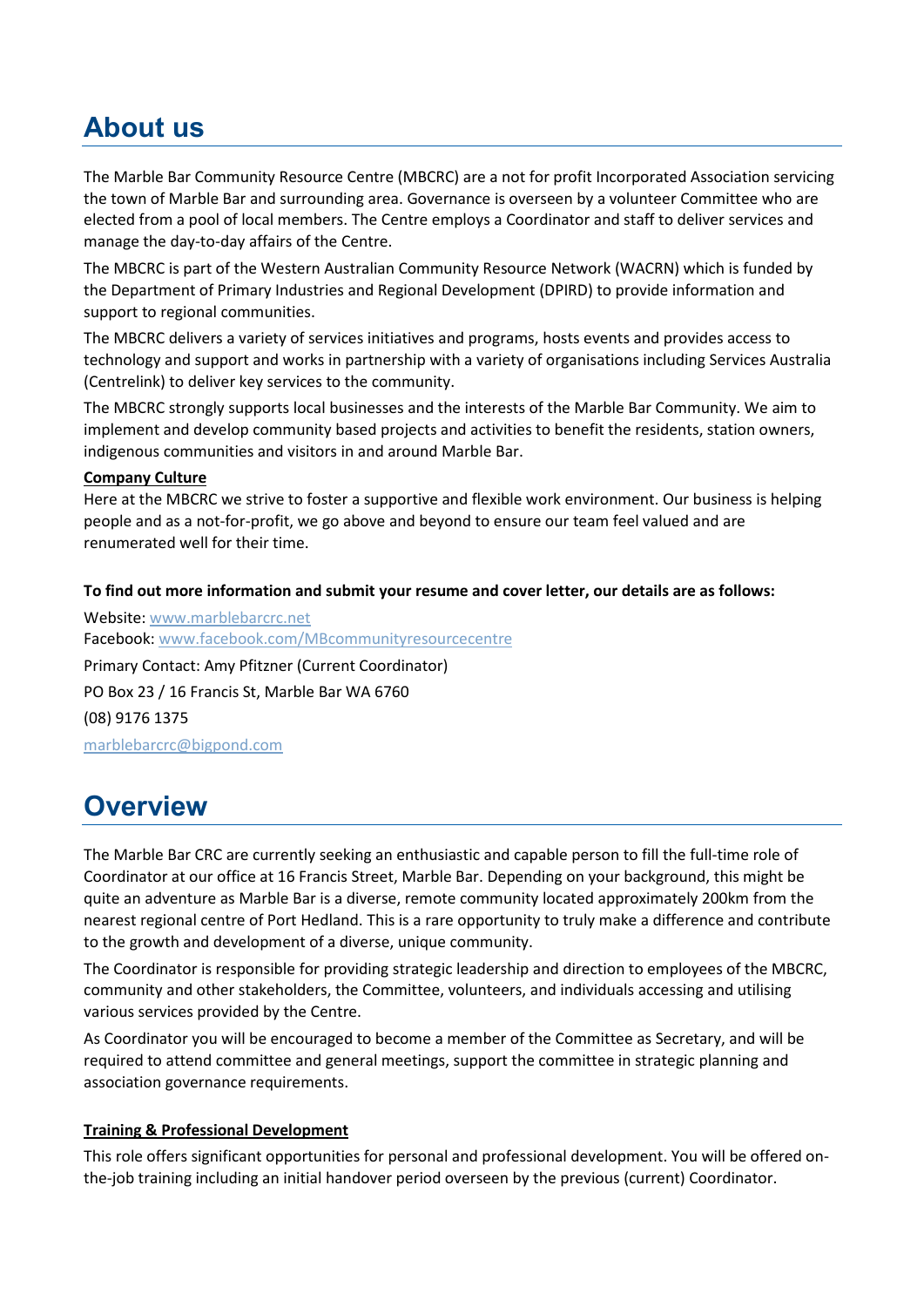You will also be offered other accredited and non-accredited training opportunities, subject to the specific needs of the organisation and your own interests and preferences.

## **Housing & Relocation**

If required, you will be offered assistance to relocate to Marble Bar. After an initial period of temporary accommodation during the handover period, housing will be provided as part of your contract with a cost per/fortnight to be deducted from your wages. The house is a furnished three-bedroom house. You are encouraged to bring your partner or family; there is a small primary school in town and plenty of work available in the region. The final details of this relocation assistance and housing arrangement will be subject to negotiation based on the unique circumstances of the successful applicant.

# **Selection Criteria**

#### **We are willing to work with the 'right person' and will provide on-the-job training if/as required.**

- Project management experience/leadership and supervisory experience, preferably within a community development or community centre environment.
- Well-developed verbal, written and interpersonal communication skills, including the ability to liaise, consult and negotiate with a range of stakeholders from community, business, industry and government in a variety of contexts.
- Experience in customer service, including working with diversity.
- Well-developed conceptual, analytical and research skills, including the ability to offer solutions to complex problems.
- Demonstrated ability to plan, organise and prioritise workloads in order to meet agreed timeframes, ability to work independently without supervision.
- Experience in a budgetary and financial management environment, including use of accounting software (Xero), prepare funding and sponsorship applications and prepare and manage contracts.
- Strong digital literacy skills and broad knowledge and understanding of information technology software and equipment

#### **Pre-employment Conditions:**

- Must be able to provide evidence of double vaccination against COVID-19.
- Must be able to pass a national police clearance check and working with children check.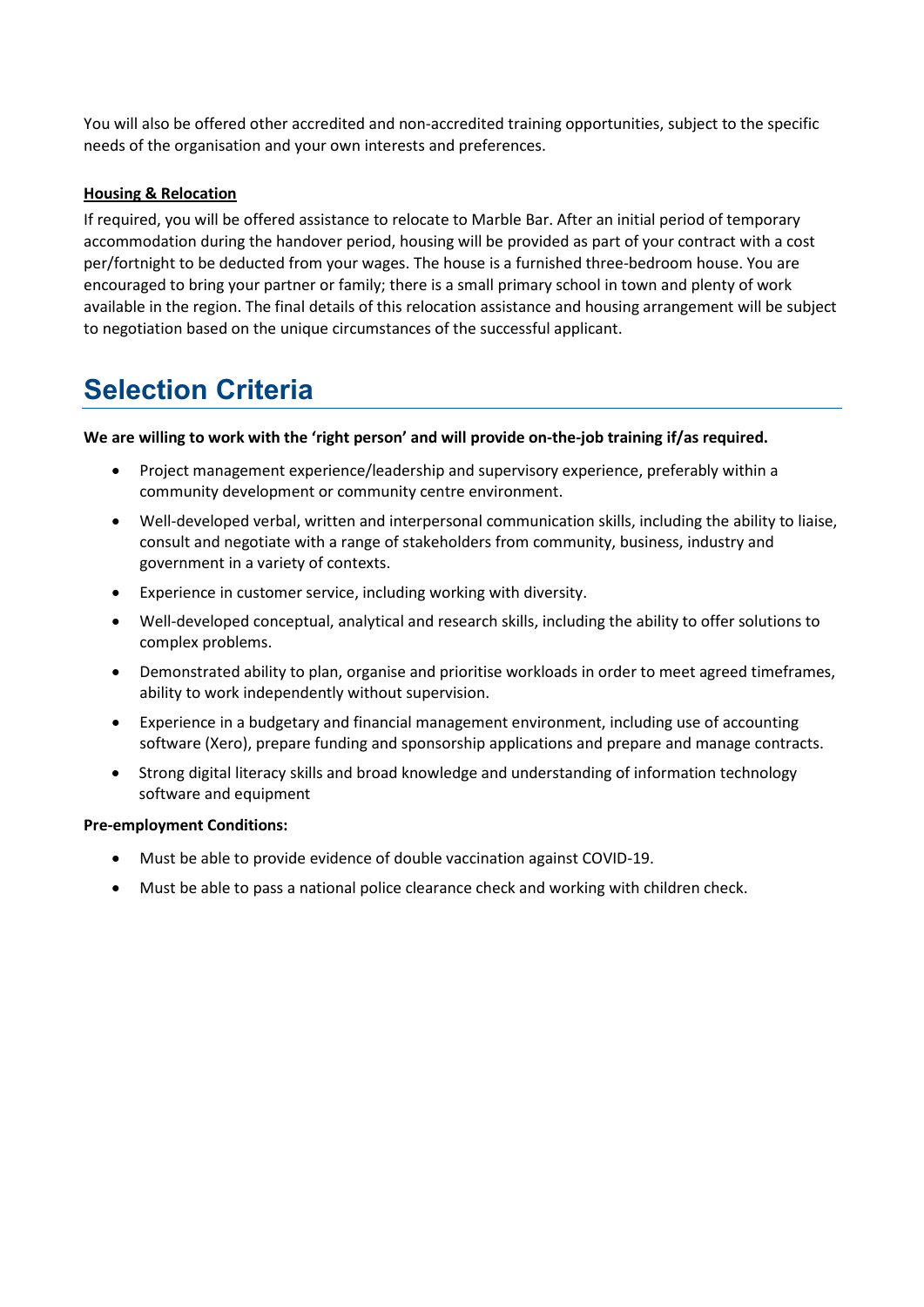# **Position Description**

## **JOB TITLE**

Marble Bar Community Resource Centre: Coordinator

## **TYPE OF EMPLOYMENT**

Social and Community Services Employee – Full-time Ordinary hours: 38 hours per/week Social, community, home care and disability services industry award 2010 [MA000100] Employee level 5, pay point 1 (\$42.94 per/hour)

## **REPORTING RELATIONSHIPS:**

The Coordinator will be responsible to the Committee.

## **DUTIES AND RESPONSIBILITIES:**

This is an outline of your duties and responsibilities. This list is not exhaustive and you may be required to perform additional duties as required or directed by the Committee.

## **MANAGEMENT, PROJECT DELIVERY & REPORTING:**

- Provides leadership and manages the day to day operations of the MBCRC to ensure effective and efficient customer and community services are provided in a cohesive and collaborative manner.
- Manages and oversees all human resource management activities including staff training, performance management and development reviews, leave requirements, rosters, occupational health and safety, grievance management.
- Works with the committee to develop strategic, business and risk management plans together with related policies, processes and procedures and implementation and management of governance processes.
- Implements and manages contracts and agreements and ensures relevant processes and other requirements are complied with.
- Responsible for ensuring suitable records are maintained to support the preparation of key reports
- Preparation, implementation and acquittal of proposals, funding and grant applications, fundraising and sponsorship arrangements.
- Initiate and maintain revenue generating programs and projects.
- Evaluate and assess community needs to ensure services, events and initiatives are effective and relevant.
- Develops, manages and/or undertakes projects and reports on outcomes.
- Attends Committee meetings, provides timely information and is actively involved in discussions.
- Be responsible for the support and supervision of volunteers.

## **COMMUNITY & STAKEHOLDER ENGAGEMENT:**

- Responsible for the marketing and promotion of services, events and initiatives provided by the CRC and membership of the association.
- Develops, builds and maintains positive and collaborative communication and working relationships and partnerships with various internal and external stakeholders including the Marble Bar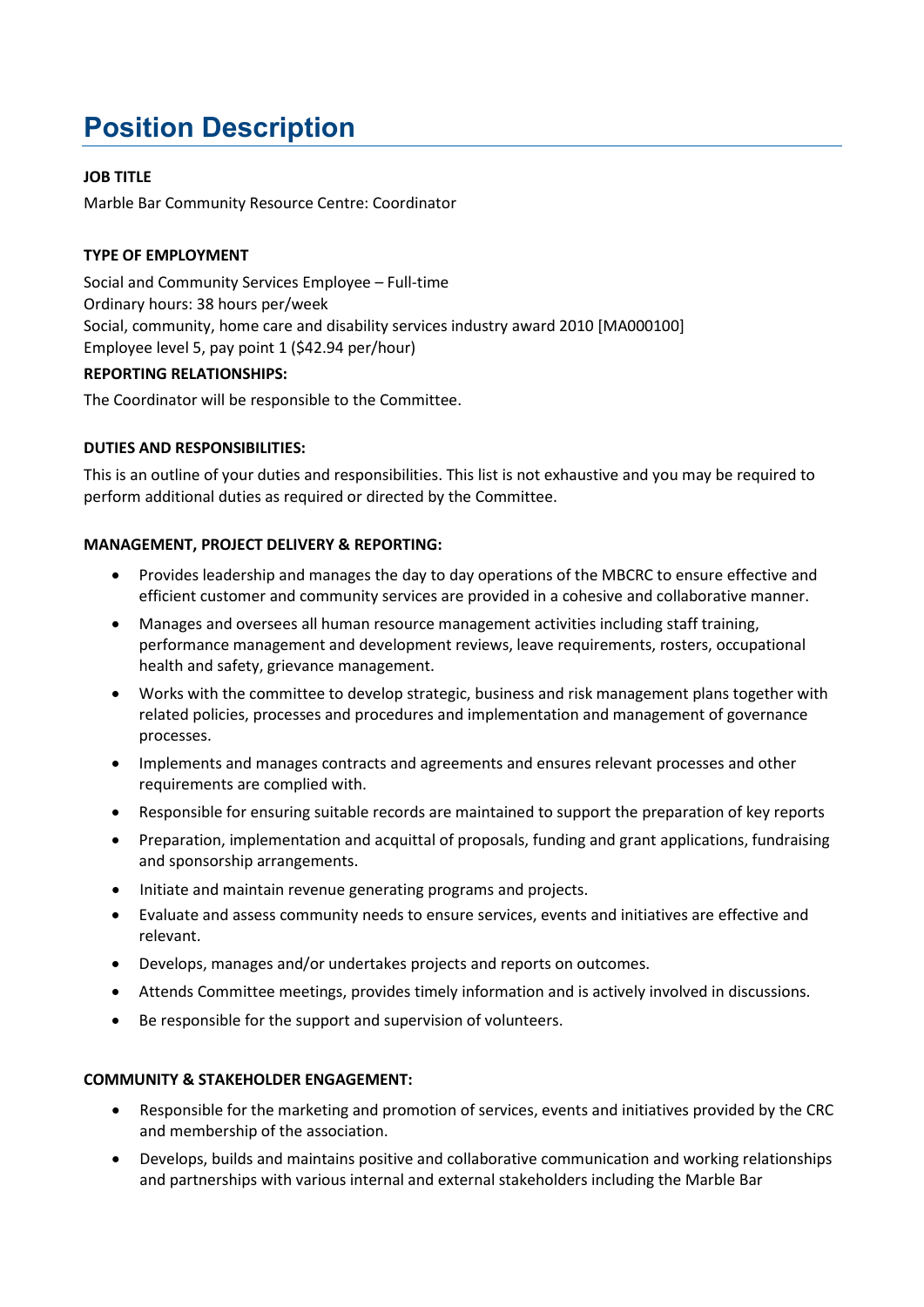Community, local and state government, community/NFP groups, the media, business, industry and the general public.

#### **CLIENT SERVICE & REFERRAL:**

- Ensure customer privacy & confidentiality is maintained.
- Promote the services provided by the MBCRC.
- Provide information, advice and assistance including access and assistance with technology and access to government and community information
- Coordinate training and development opportunities to promote economic and social development outcomes
- Ensure that information on relevant community resources and services is available to clients.
- Develop and maintain relationships with other agencies and maintain information about third-party service providers and referral processes.
- Ensure that the facilities and procedures for access to the facilities of the Community Resource Centre are maintained in good working order and available to the public.
- Responsible for ensuring the overall cleanliness and appearance of the Marble Bar Community Resource Centre is maintained.
- Ensure that equipment and facilities are maintained in good working order and available to the public.
- Responsible for ensuring the overall cleanliness, appearance and professionalism of the MBCRC is maintained.
- Remain current in new developments in the community as well as education, training, technology, communication, information and business enterprise.

#### **ADMINISTRATION & FINANCES**

- Ensure all equipment is maintained and serviced as required.
- Ensure that stock and supplies are ordered as required.
- Ensure queries are responded to in a timely manner and answer phone calls, greet Customers as they enter the Centre and respond to emails throughout the day.
- Ensure routine computer management tasks including backups, antimalware/antivirus updates, file management etc. are carried out.

*Work with the Treasurer and bookkeeper/accountant to ensure:*

- Financial records are maintained, up to date and accessible to the Treasurer and Committee at all times.
- An annual audited financial statement is prepared.
- Regular financial reports are prepared for meetings or as required.
- The funding requirements of funding bodies are met.
- Preparation and adherence to an annual budget.
- Fortnightly payroll and employee remuneration requirements are met.
- Ensure timely payment of bills and moneys owed; including entering into accounting system.
- Ensure timely invoicing for services provided including entry into accounting system.